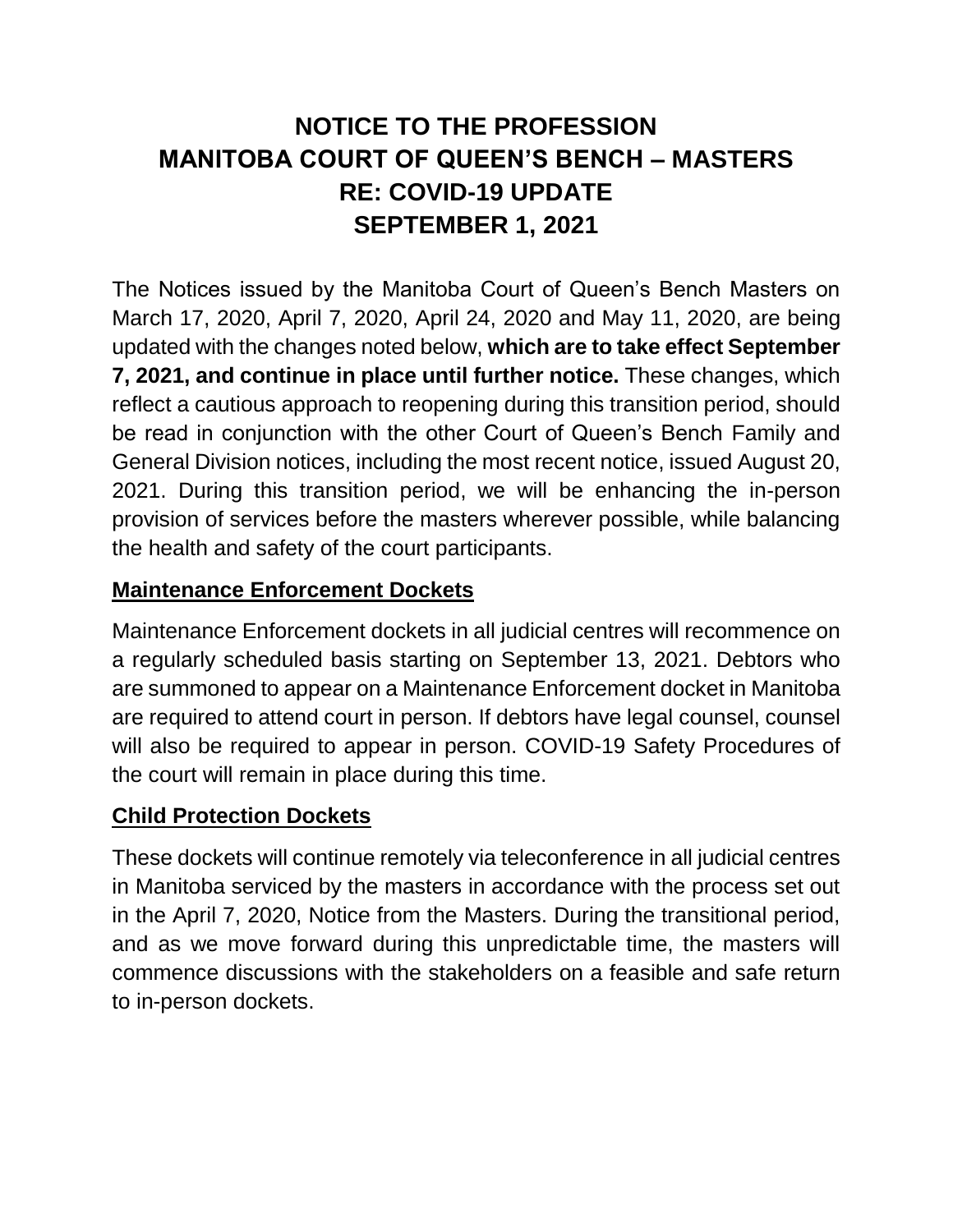#### **Masters' Civil and Family Uncontested List**

The Masters' Uncontested Lists will continue to operate via teleconference, in the manner described in the Notice issued by the Masters on May 11, 2020. The call-in number and ID for those matters on the daily uncontested list remain as follows for the Winnipeg Centre:

Toll-free dial-in number: 1-855-342-6455

Conference ID number: 5589296

For all other centres, the call-in numbers and ID remain the same as confirmed within prior notices from the court.

#### **Bankruptcy Dockets**

The Bankruptcy dockets will continue to proceed remotely via teleconference until further direction from the court, in accordance with the May 11, 2020, Notice.

Upon request, and where appropriate, appearances in person or via video conference for the necessary provision of viva voce evidence, including cross examination, will be arranged. These matters, where required, will be set off the docket in accordance with directions provided by the presiding registrar.

#### **Contested Motions**

Contested motions will continue to be heard via teleconference unless otherwise agreed with the presiding master. Upon request, where video capacity allows and all parties are represented by counsel, arrangements may be made to have contested motions heard via video conference rather than teleconference. These matters may be arranged in the normal course, either at the uncontested list appearance, or through the Masters' Coordinator with leave of the presiding master.